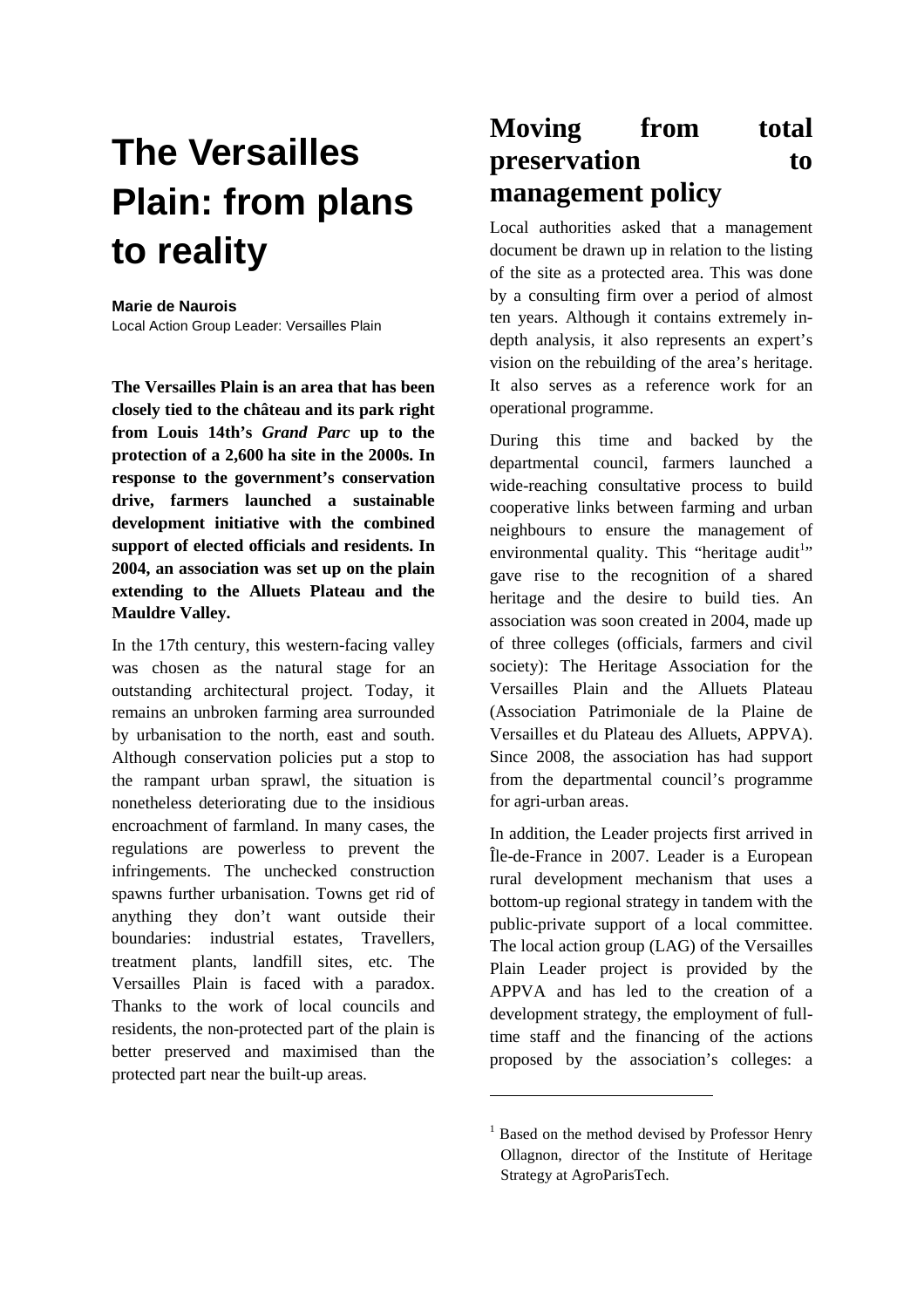hiking guide, heritage map, signage at the approach to villages… Following meetings between farmers, several projects are now underway: Versailles Plain flour, wildlife preservation, farming interpretive signage, network-building between direct-sale producers, services to the community, landscape charter, etc. A group of officials recently took up the task of promoting the identity of the plain by means of a brochure distributed in letterboxes. These officials believe that a genuine area identity is impossible unless it has real meaning for local residents. A slow-burning transformation is taking place, fuelled by interactions between people. As people get to know each other better, projects can get off the ground and this develops a sense of belonging to the area and to the shared heritage of the community.

However, this dynamic is at odds with other forces at work. The reform of regional bodies implies an "administrative" framework built around towns. The natural entity of the Versailles Plain will be broken up into four or five urban intermunicipal bodies (aside from the one rural intermunicipal body being created), and efforts to build an identity there may be in vain. The intermunicipal groups will also be adopting the type of governance currently in use in France. It uses "collective" management, where the responsibility for action is given to a third party, as constituted by the "collective body". The "participative" framework of collective bodies often offers little more than a "consultation" on a project defined by the collective body itself or by an expert. We are a long way from an action "for the common good" built by all the stakeholders involved.

## **From plans to reality: the keys to implementing real action**

The difficulty is addressing multiple issues simultaneously. Various international and local stakeholders have recognised a real heritage. How can we come together to manage it effectively? A number of conditions may be put forward:

- to recognise the existence of a "local" heritage in the common interest" for a given area;
- to engage in a strategic approach involving all the stakeholders (co-build concept);
- to secure management resources.

How can all of this be achieved? A "heritage institution" would now be necessary, in which all the stakeholders could participate. It is for this reason that the APPVPA is considering setting up a public interest group (Groupement d'Intérêt Public, GIP), which would increase the involvement of the public sector at various levels without diminishing that of local stakeholders. The answer to the question put by the IAU île-de-France: "how do we turn our plans into reality?" could therefore be to "turn reality into plans" with the help of a suitable policy.

#### **The restoration of the Royal Avenue: a threat or a shared project?**

The Villepreux Royal Avenue is listed with the château and the park as a "World Heritage Site" by Unesco. A restoration project is underway and is managed by the Versailles Grand Parc intermunicipal body. To the west of the A12 motorway, this avenue crosses farming land where it is little more than a country trail. The restoration project is seen as a threat by farmers whose land is dwindling away to nothing. To ensure that the project become a reality, it is essential that it be created by them with possibly some innovation and transformations needed along the way<sup>2</sup>. So

 $\overline{a}$ 

<sup>2</sup> Pierre-Marie Tricaud, *Conservation et transformation du patrimoine vivant*  (Conservation and transformation of the living